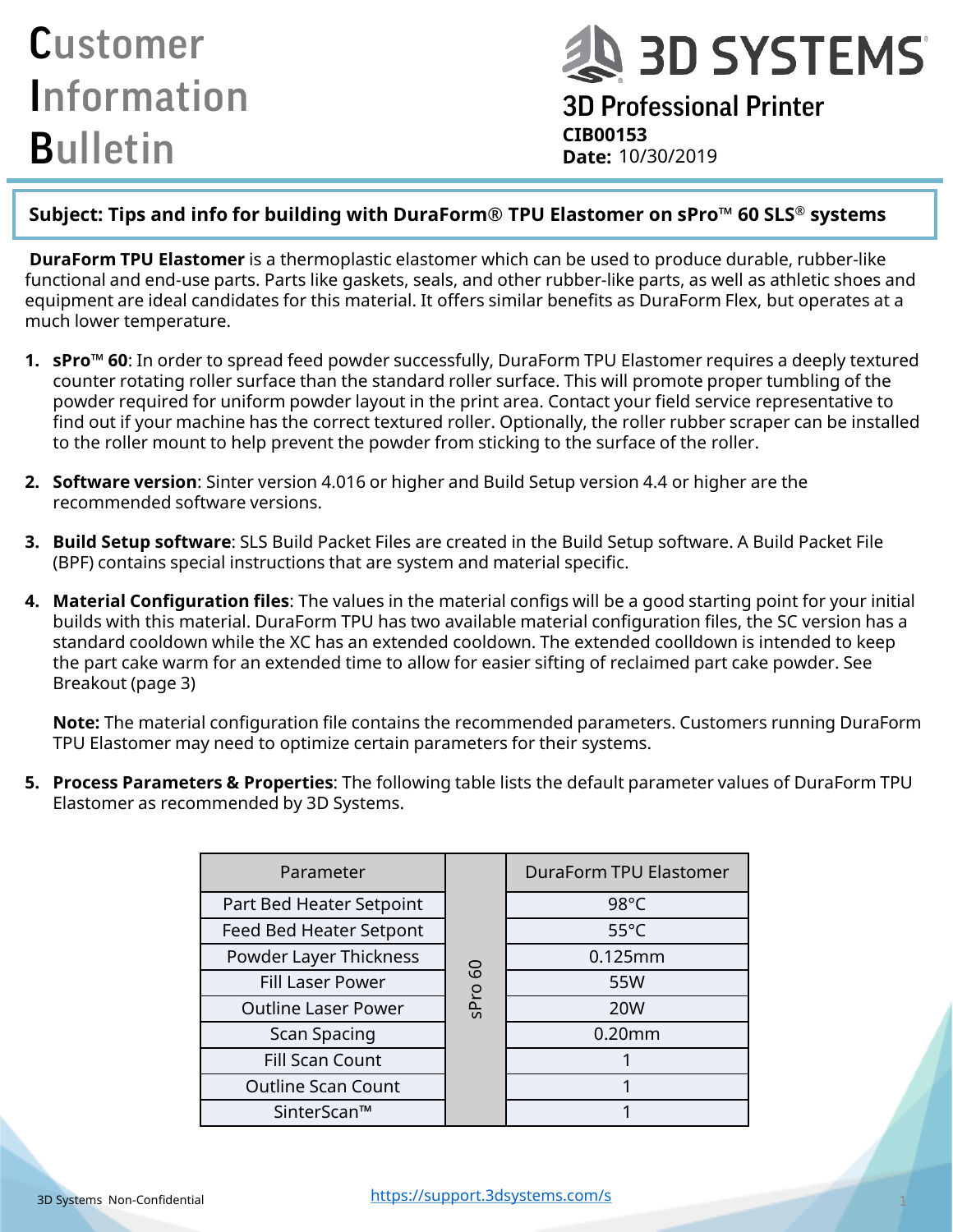**Q 3D SYSTEMS** 

### 3D Professional Printer **CIB00153 Date:**

#### **Subject: Tips and info for building with DuraForm® TPU Elastomer on sPro ™60 SLS® systems**

- **6. Roller speed and layer thickness**: Roller traverse speed of 203.2 mm/sec and powder layer thickness of 0.125 mm of are recommended for DuraForm TPU Elastomer. A deeply textured roller surface finish is suggested to promote powder tumbling instead of pushing.
- **7. Smart Feed**: Smart Feed is enabled by default. Due to the material characteristics, the default Smart Feed Gain Ratio is set to greater than 1 to ensure adequate powder to cover powder bed.

**Note:** DuraForm TPU powder should be freshly sifted (to break up any agglomerates) before loading into Feed Pistons and should not be tightly compressed into the Feed Pistons. Due to the amount of available feed powder and the material flow characteristics, build height is limited to 250mm to 270mm

- **8. Feed Bed Heater Setpoints**: DuraFormTPU expands and agglomerates under extended thermal conditions in the sPro60; this can lead to clumping as the roller moves powder from the feed bed. Decreasing the feed bed heater setpoints can reduce this clumping. This may also allow for better powder usage as the cooler material is less agglomerated and allows the powder to flow better.
- **9. Laser Power vs Shore Hardness:** The stiffness and surface hardness of laser sintered DuraForm TPUElastomer parts can be varied using the Fill Laser Power parameter. The below table provides the Shore AHardness of DuraForm TPU Elastomer as a function of Fill Laser Power.

| <b>Fill Laser Power</b> | <b>Shore A Hardness</b> |
|-------------------------|-------------------------|
| <b>35W</b>              | 44                      |
| 45W                     | 47                      |
| <b>55W</b>              | 54                      |
| 65W                     | 56                      |

- **10. Routine maintenance:** Avoid leveling powder while purging the system. Exercise care when removing powder residue from sensitive surfaces. Powder buildup should be vacuumed and oily residue should be wiped with a scratch-resistant cloth. Clean laser window with mild liquid detergent under running warm water, then clean with ethanol and a dust-free lens wiping tissue. Refer to the sPro 60 user guide and DuraForm TPU Elastomer material guide for more details.
- **11. Material handling**: Follow proper PPE when handling DuraForm TPU Elastomer. This includes safety glasses, protective gloves, and a dust mask. Please refer to the sPro 60 user guide and the DuraForm TPU Elastomer material guide for more details.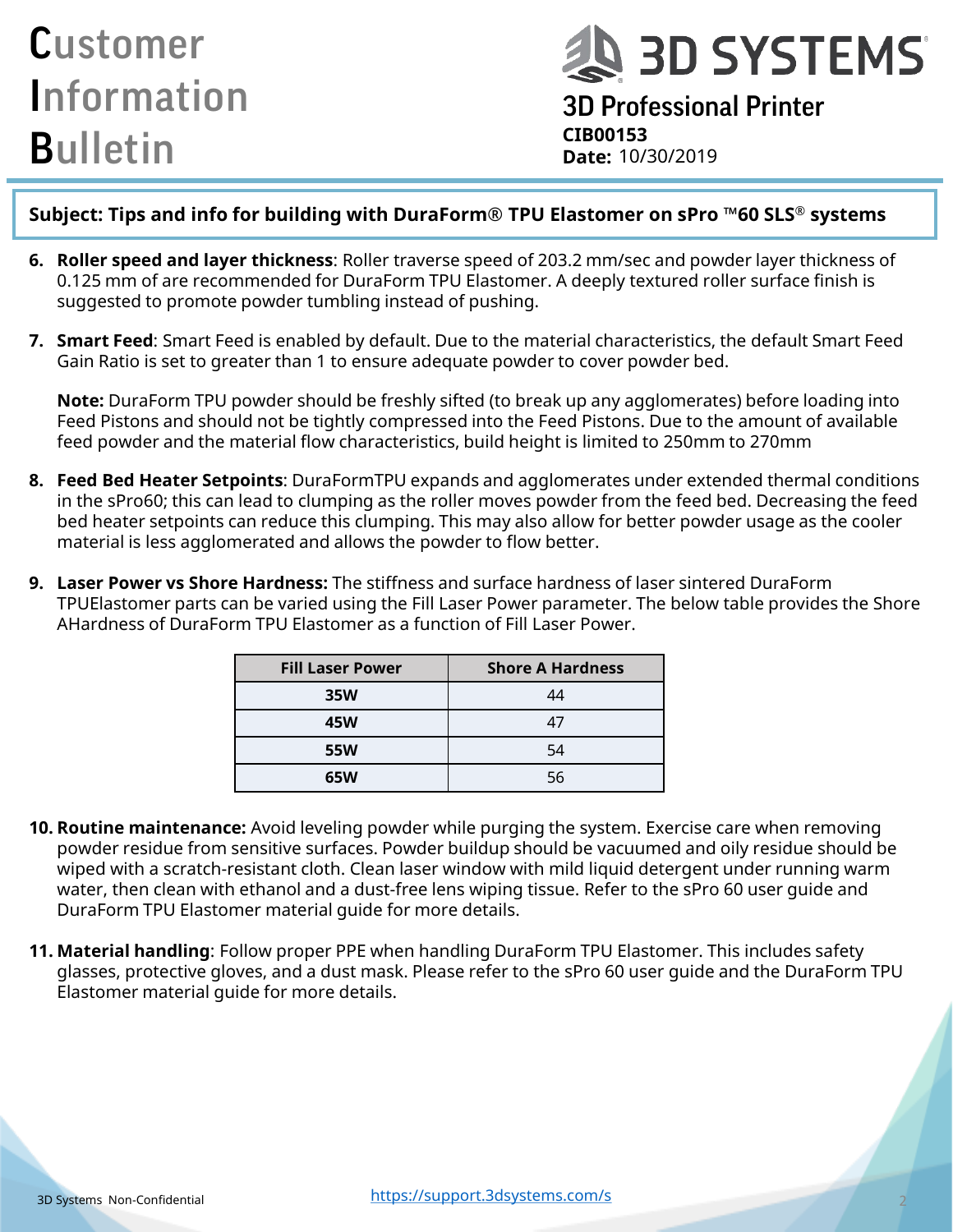**Q 3D SYSTEMS** 

3D Professional Printer **CIB00153 Date:**

#### **Subject: Tips and info for building with DuraForm® TPU Elastomer on sPro ™60 SLS® systems**

**12. Breakout**: Do not remove the print cake from the process chamber until the part bed temperature is approximately 85°C. Allow parts to continue cooling to 50°C before trying to break them out of the print cake.

For easier breakout and cleaning of DuraForm TPU Elastomer parts, it is recommended to break into the part cake and clean the parts when the top surface temperature of the part cake is at about 50°C. The parameters in the cool down stage can be adjusted to maintain the print cake surface temperature at 50°C for an extended period of time, until the print is terminated manually and the print chamber door is opened. The XC (extended cooldown) material configuration file should be used for purpose. Please contact your 3D Systems representative for further help, if needed with maintaining the print cake surface temperature at 50°C. After a print, loose material can be sifted and reused in another print. Consistent recycling procedures are important in order to maintain consistent material properties. If recycling procedures are not followed, problems such as variable shrinkages and surface imperfections like "orange peel" may appear.

Remove loose powder surrounding the parts with a brush. Use a combination of part breakout tools and a bead blaster to fully remove the powder adhering to the parts. Sift the loose powder using the sifter. Discard any hard, chunky powder and the powder directly surrounding the parts.

DuraForm TPU Elastomer material is a very fine blend of small particles. As you run prints, the material is exposed to heat and energy, and as a result the particles in the used powder tend to stick together forming larger particles. You can combat this trend with sifting and blending. Sifting removes undesirable particles from the used powder and blending adds new particles of appropriate size. Blending also helps combat the changes in material melt viscosity of the used powder by creating a final blend with uniform material melt viscosity that shows less variance from blend to blend.

**13. Recycling and Sifting**: Save only the soft powder from the part cake. Discard any hard, chunky powder and the powder surrounding the parts. Both DuraForm TPU Elastomer part cake powder and overflow powder need to be sieved through a 70 Tensile Bolt Cloth screen. Note: For easier sifting of DuraForm TPU Elastomer part cake powder, it is recommended to sift the part cake powder as soon as the parts have been cleaned and while the part cake powder is still warm. To facilitate this, the parameters in the cool down stage can be adjusted to maintain the print cake surface temperature at 50°C for an extended period of time, until the print is terminated manually and the print chamber door is opened.

|                        | <b>DuraForm TPU</b> |
|------------------------|---------------------|
| Fresh (virgin) Powder  | 33.3%               |
| <b>Overflow Powder</b> | 33.3%               |
| Good Part Cake Powder  | 33.3%               |

14. **Blending**: The recommended blend ratio for DuraForm TPU Elastomer for the sPro 60 is:

This blend should produce good results for at least 4-5 recycle runs (10% or less change in properties). **Note:** Best possible part quality and properties will be achieved using 100% fresh powder only.